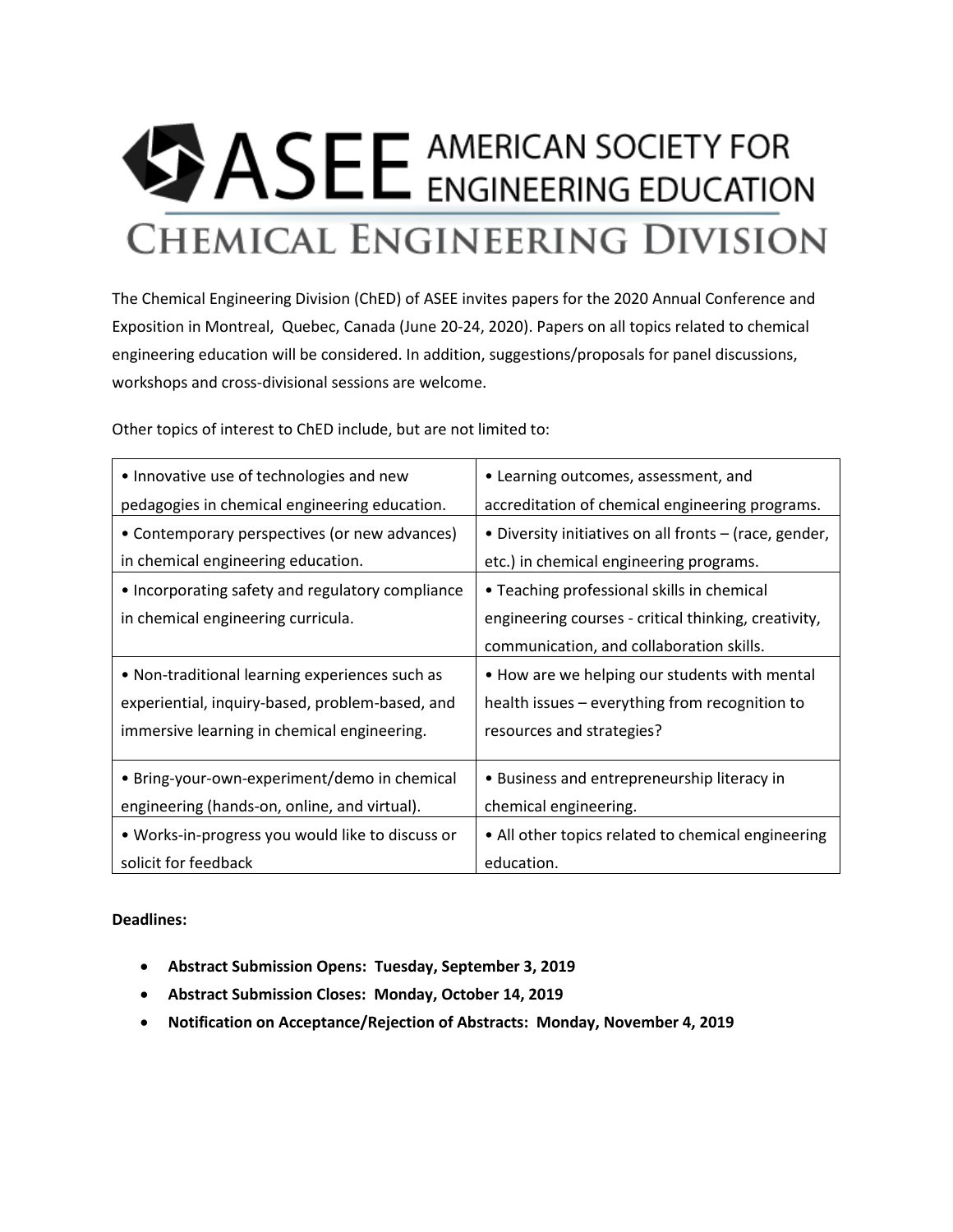## **Author Guidelines:**

- Please note that both abstract and draft paper reviews are **double blind**, so do not include personal or institutional identification.
- **Abstracts:** Submitted abstracts should be approximately one page or less in length, with a suggestion of 250-500 words. (See **Appendix B** of the Author Kit for details)
- **Paper Submissions:** Full paper submissions should be approximately 10-20 pages in length, inclusive of figures and other graphical elements. (See **Appendix B** of the Author Kit for details). **Please limit Work-in-Progress papers to 3-5 pages** (see below).
- **ASEE Author Kit:** Please make sure to follow the abstract and paper submission guidelines, available at: https://www.asee.org/documents/conferences/annual/2020/2020-Authors-Kit.pdf
- **Work-in-Progress Papers:** Papers describing ongoing work ("work-in-progress") are welcome in all sessions, including the poster session. **Please title your WiP Papers in the format of "Work-in-Progress:** *Title of your project***" in addition to indicating it is WiP in the abstract submission portal.**  This will help us easily identify these submissions. The Works-in-Progress oral sessions will include shorter presentations with time allotted to meet and exchange ideas with session attendees.
- **Poster Presentations:** Poster papers can be in any topic related to chemical engineering education including the list above, including works-in-progress. **If you would like to submit a paper to the poster session directly, please clearly designate this request at the end of your abstract.** Please note that poster papers will go through ASEE's double-blind review process.
- **Moderated Open Mic session:** A meeting open to the general audience for free exchange of ideas on current challenges and opportunities in chemical engineering education. Topics are TBA.

Conference paper submission is a two-step process:

- 1. Abstract submission, review, and acceptance, followed by
- 2. Paper submission, review, and acceptance.

As stated above, since reviews are double-blind, please *do not include* the names of authors or institutions anywhere in the abstract or draft paper. At the end of your abstract, please state if you would particularly like your paper to be in a regular session or a poster session. Abstracts will be reviewed, and if accepted, authors are then invited to complete full papers for further review. The ChED is a "publish-to-present" division: to present at the conference, you must have your paper accepted for publication and have at least one author participate in the peer review.